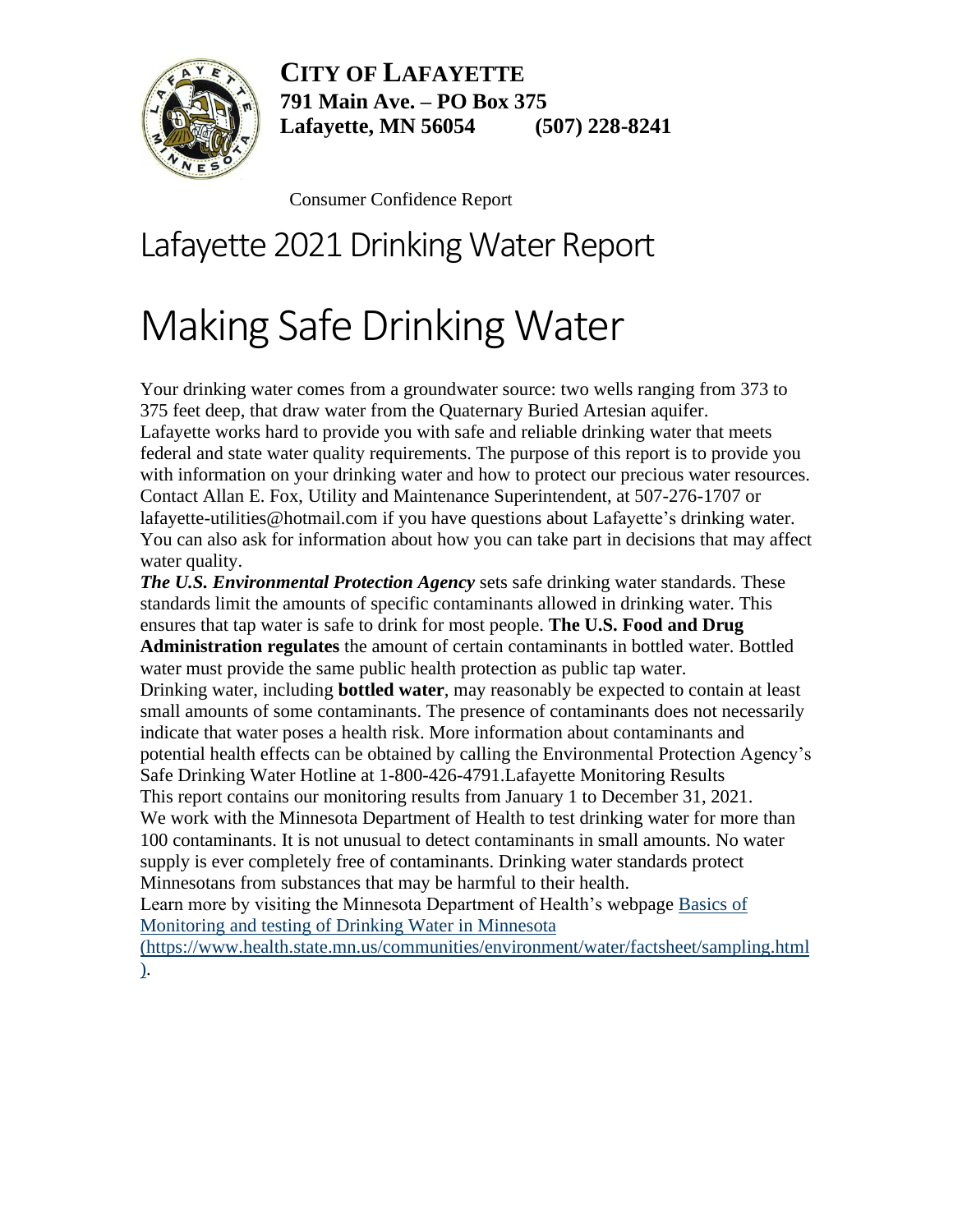

Consumer Confidence Report

## **How to Read the Water Quality Data Tables**

The tables below show the contaminants we found last year or the most recent time we sampled for that contaminant. They also show the levels of those contaminants and the Environmental Protection Agency's limits. Substances that we tested for but did not find are not included in the tables.

We sample for some contaminants less than once a year because their levels in water are not expected to change from year to year. If we found any of these contaminants the last time we sampled for them, we included them in the tables below with the detection date. We may have done additional monitoring for contaminants that are not included in the Safe Drinking Water Act. To request a copy of these results, call the Minnesota Department of Health at 651-201-4700 between 8:00 a.m. and 4:30 p.m., Monday through Friday.

## **Explaining Special Situations for the Highest Result and Average**

Some contaminants are monitored regularly throughout the year, and rolling (or moving) annual averages are used to manage compliance. Because of this averaging, there are times where the Range of Detected Test Results for the calendar year is lower than the Highest Average or Highest Single Test Result, because it occurred in the previous calendar year.

## **Definitions**

- **E** AL (Action Level): The concentration of a contaminant which, if exceeded, triggers treatment or other requirements which a water system must follow.
- **EPA:** Environmental Protection Agency
- **MCL (Maximum contaminant level)**: The highest level of a contaminant that is allowed in drinking water. MCLs are set as close to the MCLGs as feasible using the best available treatment technology.
- **MCLG (Maximum contaminant level goal)**: The level of a contaminant in drinking water below which there is no known or expected risk to health. MCLGs allow for a margin of safety.
- **MRDL (Maximum residual disinfectant level):** The highest level of a disinfectant allowed in drinking water. There is convincing evidence that addition of a disinfectant is necessary for control of microbial contaminants.
- **MRDLG (Maximum residual disinfectant level goal)**: The level of a drinking water disinfectant below which there is no known or expected risk to health. MRDLGs do not reflect the benefits of the use of disinfectants to control microbial contaminants.
- **N/A (Not applicable)**: Does not apply.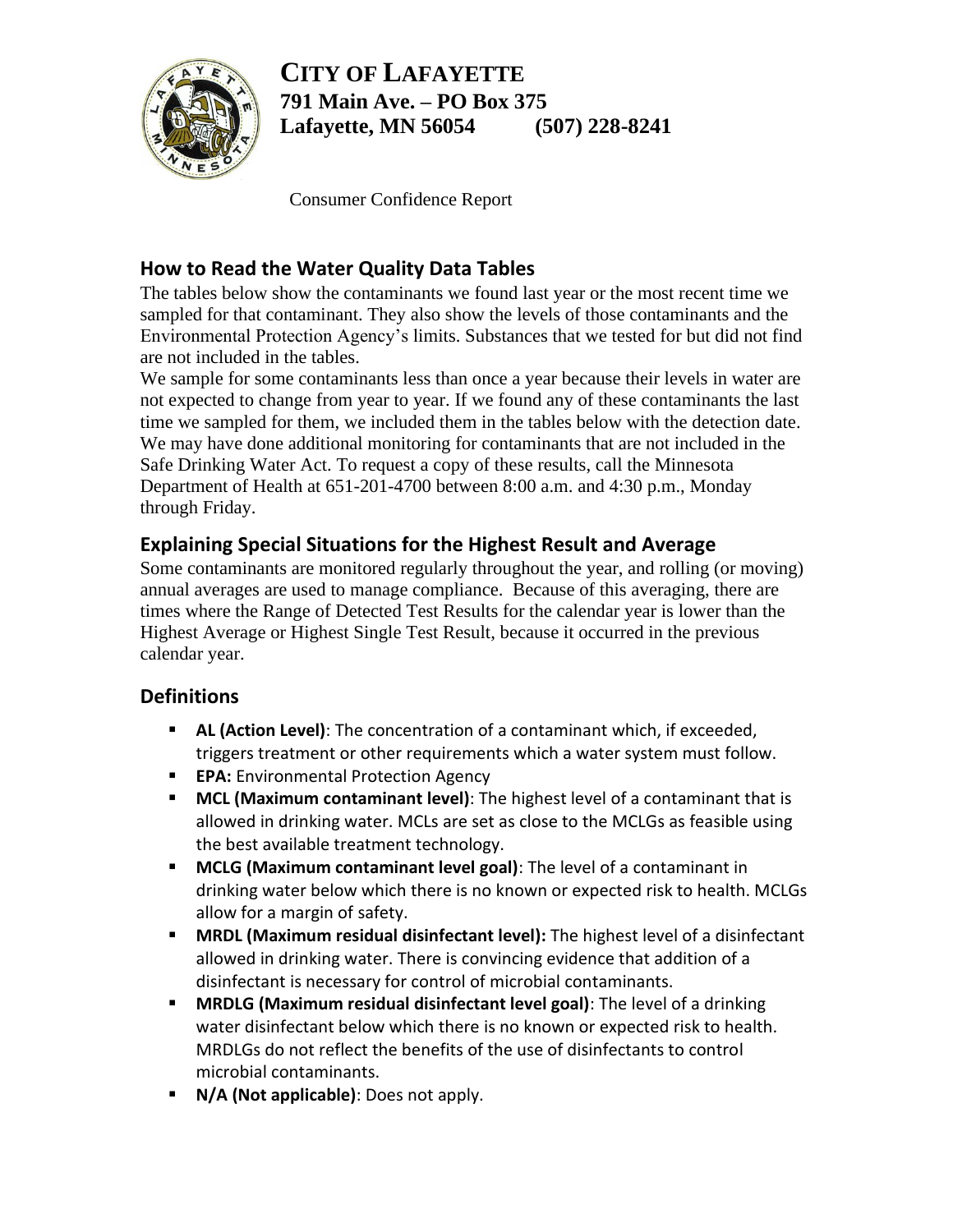

Consumer Confidence Report

- **pCi/l (picocuries per liter)**: A measure of radioactivity.
- **ppb (parts per billion)**: One part per billion in water is like one drop in one billion drops of water, or about one drop in a swimming pool. ppb is the same as micrograms per liter (μg/l).
- **ppm (parts per million)**: One part per million is like one drop in one million drops of water, or about one cup in a swimming pool. ppm is the same as milligrams per liter (mg/l).
- **PWSID: Public water system identification.**

## **Monitoring Results – Regulated Substances**

| LEAD AND COPPER - Tested at customer taps.                   |                                         |                                           |                                                   |                                                                                    |                  |                                        |  |
|--------------------------------------------------------------|-----------------------------------------|-------------------------------------------|---------------------------------------------------|------------------------------------------------------------------------------------|------------------|----------------------------------------|--|
| <b>Contaminant</b> (Date, if<br>sampled in previous<br>year) | EPA's<br><b>Ideal</b><br>Goal<br>(MCLG) | EPA's<br><b>Action</b><br>Level           | 90% of<br><b>Results Were</b><br><b>Less Than</b> | <b>Number</b><br><b>of</b><br><b>Homes</b><br>with<br><b>High</b><br><b>Levels</b> | <b>Violation</b> | <b>Typical Sources</b>                 |  |
| Lead (01/13/22)                                              | 0 ppb                                   | 90% of<br>homes<br>less than<br>15 ppb    | $2.3$ ppb                                         | 0 out of<br>20                                                                     | <b>NO</b>        | Corrosion of<br>household<br>plumbing. |  |
| Lead (06/02/21)                                              | 0 ppb                                   | 90% of<br>homes<br>less than<br>15 ppb    | $1.5$ ppb                                         | 0 out of<br>20                                                                     | NO.              | Corrosion of<br>household<br>plumbing. |  |
| Copper (01/13/22)                                            | 0 ppm                                   | 90% of<br>homes<br>less than<br>$1.3$ ppm | 4.35 ppm                                          | 11 out<br>of 20                                                                    | <b>YES</b>       | Corrosion of<br>household<br>plumbing. |  |
| Copper (06/02/21)                                            | 0 ppm                                   | 90% of<br>homes<br>less than<br>$1.3$ ppm | 3.26 ppm                                          | 13 out<br>of 20                                                                    | <b>YES</b>       | Corrosion of<br>household<br>plumbing. |  |

#### **Potential Health Effects and Corrective Actions (If Applicable)**

Copper: We are also performing a regular program of public education to inform residents of steps they can take to reduce their exposure to lead and copper in drinking water.

Copper: We are in exceedance of the action level for copper. Copper is an essential nutrient, but some people who drink water containing copper in excess of the action level over a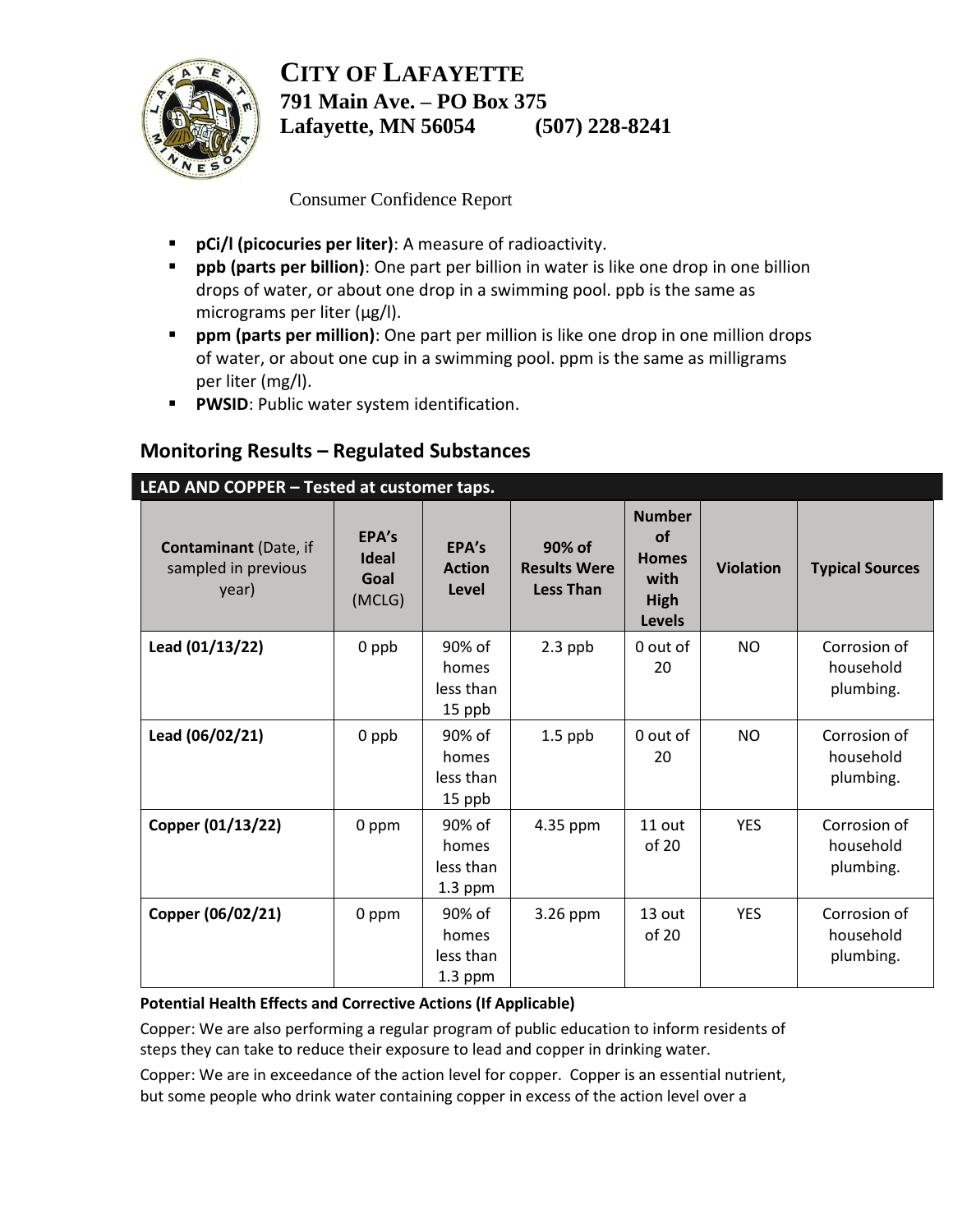

Consumer Confidence Report

relatively short amount of time could experience gastrointestinal distress. Some people who

drink water containing copper in excess of the action level over many years could suffer liver or kidney damage. People with Wilson's Disease should consult their personal doctor. In response to this issue, *we have taken actions* to make the water less likely to absorb materials such as copper from your plumbing.

| <b>INORGANIC &amp; ORGANIC CONTAMINANTS - Tested in drinking water.</b> |                                         |                         |                                                                                       |                                                                     |                  |                                                                                                                                     |  |  |
|-------------------------------------------------------------------------|-----------------------------------------|-------------------------|---------------------------------------------------------------------------------------|---------------------------------------------------------------------|------------------|-------------------------------------------------------------------------------------------------------------------------------------|--|--|
| <b>Contaminant</b><br>(Date, if<br>sampled in<br>previous year)         | EPA's<br><b>Ideal</b><br>Goal<br>(MCLG) | EPA's<br>Limit<br>(MCL) | <b>Highest</b><br><b>Average</b><br>or Highest<br><b>Single Test</b><br><b>Result</b> | <b>Range of</b><br><b>Detected</b><br><b>Test</b><br><b>Results</b> | <b>Violation</b> | <b>Typical Sources</b>                                                                                                              |  |  |
| <b>Nitrate</b>                                                          | 10 ppm                                  | 10.4<br>ppm             | $2.8$ ppm                                                                             | N/A                                                                 | <b>NO</b>        | <b>Runoff from</b><br>fertilizer use;<br>Leaching from<br>septic tanks,<br>sewage; Erosion<br>of natural<br>deposits.               |  |  |
| <b>Barium</b>                                                           | 2 ppm                                   | 2 ppm                   | $0.05$ ppm                                                                            | N/A                                                                 | <b>NO</b>        | Discharge of<br>drilling wastes;<br>Discharge from<br>metal refineries;<br>Erosion of<br>natural deposit.                           |  |  |
| <b>Arsenic</b>                                                          | 0 ppb                                   | 10.4<br>ppb             | $1.21$ ppb                                                                            | $1.13 - 1.28$<br>ppb                                                | <b>NO</b>        | Erosion of<br>natural deposits;<br><b>Runoff from</b><br>orchards; Runoff<br>from glass and<br>electronics<br>production<br>wastes. |  |  |
| <b>Gross Alpha</b><br>(2019)                                            | 0 pCi/l                                 | 15.4<br>pCi/l           | 3.7 pCi/l                                                                             | N/A                                                                 | <b>NO</b>        | Erosion of<br>natural deposits.                                                                                                     |  |  |
| <b>Combined</b><br><b>Radium (2019)</b>                                 | 0 pCi/l                                 | 5.4<br>pCi/l            | $0.4$ pCi/l                                                                           | N/A                                                                 | <b>NO</b>        | Erosion of<br>natural deposits.                                                                                                     |  |  |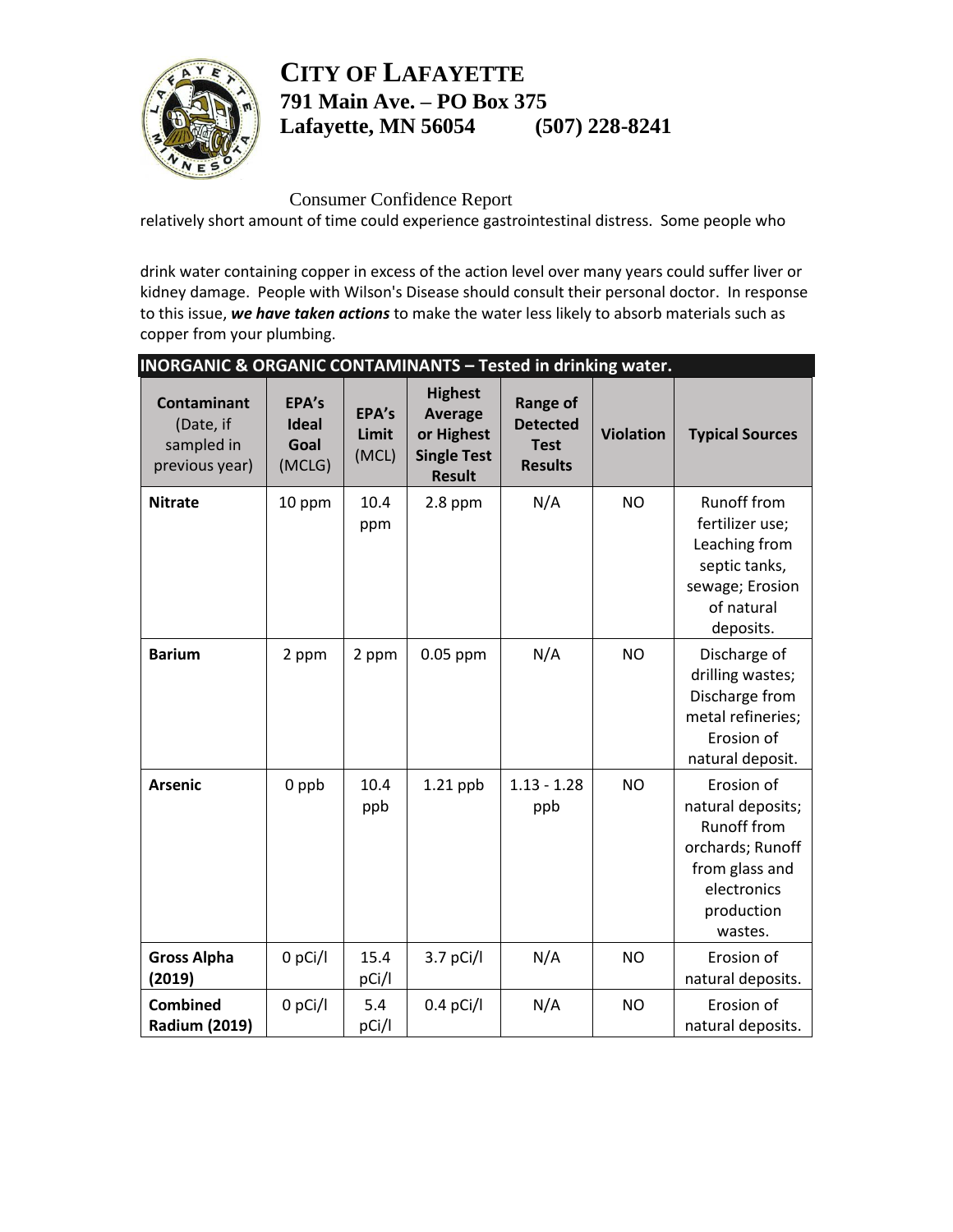

Consumer Confidence Report

| <b>CONTAMINANTS RELATED TO DISINFECTION - Tested in drinking water.</b> |                                                     |                                       |                                                                                                           |                                                                     |                  |                                                     |  |
|-------------------------------------------------------------------------|-----------------------------------------------------|---------------------------------------|-----------------------------------------------------------------------------------------------------------|---------------------------------------------------------------------|------------------|-----------------------------------------------------|--|
| Substance (Date,<br>if sampled in<br>previous year)                     | EPA's<br><b>Ideal</b><br>Goal<br>(MCLG or<br>MRDLG) | EPA's<br>Limit<br>(MCL<br>or<br>MRDL) | <b>Highest</b><br><b>Average</b><br>or<br><b>Highest</b><br><b>Single</b><br><b>Test</b><br><b>Result</b> | <b>Range of</b><br><b>Detected</b><br><b>Test</b><br><b>Results</b> | <b>Violation</b> | <b>Typical</b><br><b>Sources</b>                    |  |
| <b>Total Haloacetic</b><br>Acids (HAA)                                  | N/A                                                 | 60 ppb                                | 35.6 ppb                                                                                                  | $5.20 -$<br>53.10 ppb                                               | NO.              | By-product of<br>drinking<br>water<br>disinfection. |  |
| <b>Total Chlorine</b>                                                   | $4.0$ ppm                                           | 4.0<br>ppm                            | $0.38$ ppm                                                                                                | $0.11 -$<br>$0.27$ ppm                                              | NO.              | Water<br>additive used<br>to control<br>microbes.   |  |
| <b>Total</b><br><b>Trihalomethanes</b><br>(TTHMs)                       | N/A                                                 | 80 ppb                                | 86.5 ppb                                                                                                  | $45.30 -$<br>85.40 ppb                                              | <b>YES</b>       | By-product of<br>drinking<br>water<br>disinfection. |  |

Total HAA refers to HAA5

#### **Potential Health Effects and Corrective Actions (If Applicable)**

Total Trihalomethanes (TTHMs): Our system has continued to sample quarterly and is in *compliance* for TTHMs as of 9/1/2021.

Total Trihalomethanes (TTHMs): Some people who drink water containing trihalomethanes in excess of the MCL over many years may experience problems with their liver, kidneys, or central nervous systems, and may have an increased risk of getting cancer.

| <b>OTHER SUBSTANCES - Tested in drinking water.</b>              |                                         |                         |                                                                                              |                                                              |                  |                                                                                     |  |  |
|------------------------------------------------------------------|-----------------------------------------|-------------------------|----------------------------------------------------------------------------------------------|--------------------------------------------------------------|------------------|-------------------------------------------------------------------------------------|--|--|
| <b>Substance</b><br>(Date, if<br>sampled in<br>previous<br>year) | EPA's<br><b>Ideal</b><br>Goal<br>(MCLG) | EPA's<br>Limit<br>(MCL) | <b>Highest</b><br><b>Average or</b><br><b>Highest</b><br><b>Single Test</b><br><b>Result</b> | Range of<br><b>Detected</b><br><b>Test</b><br><b>Results</b> | <b>Violation</b> | <b>Typical</b><br><b>Sources</b>                                                    |  |  |
| <b>Fluoride</b>                                                  | $4.0$ ppm                               | 4.0<br>ppm              | $0.85$ ppm                                                                                   | $0.79 - 0.87$<br>ppm                                         | <b>NO</b>        | Erosion of<br>natural<br>deposits;<br>Water additive<br>to promote<br>strong teeth. |  |  |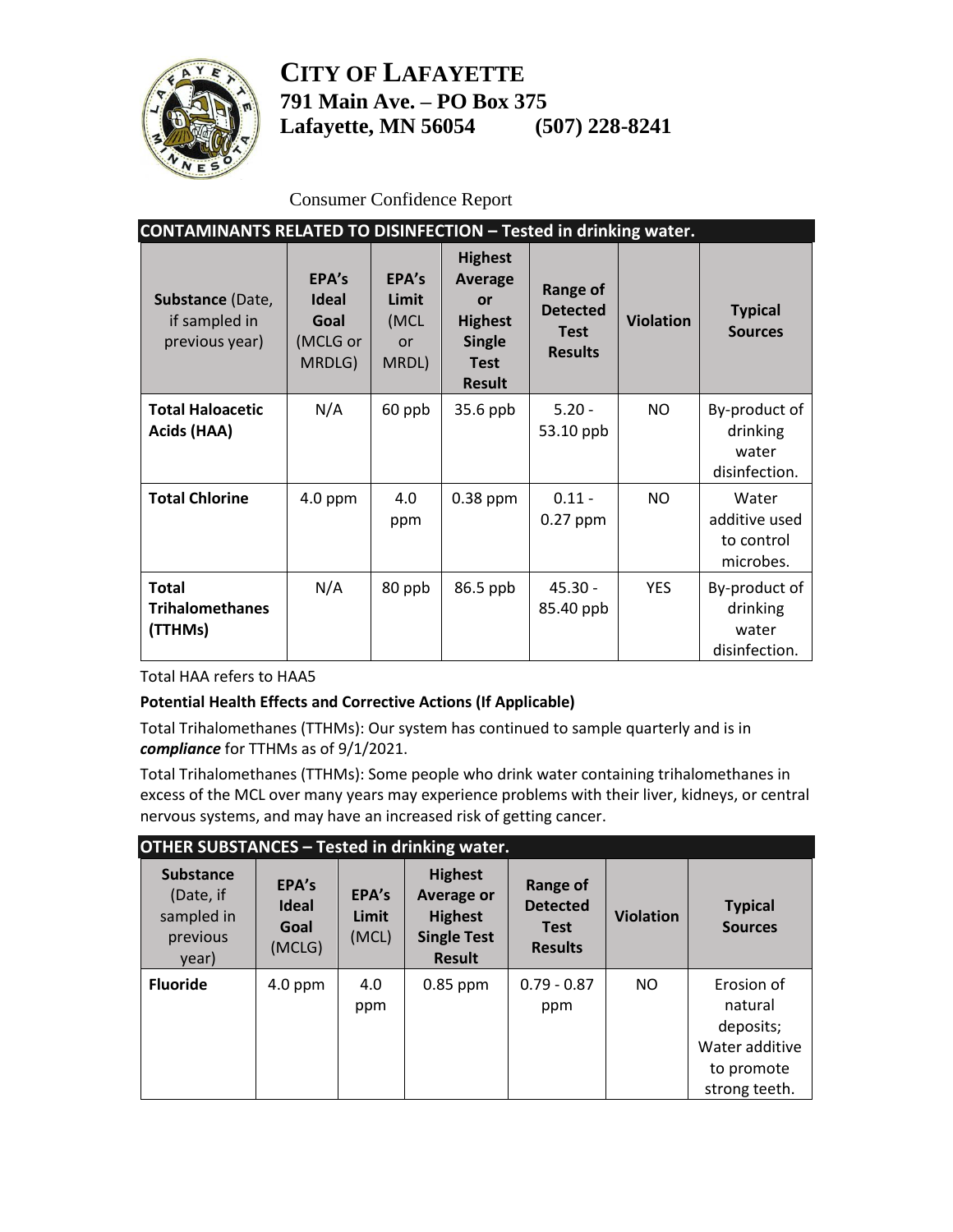

Consumer Confidence Report

#### **Potential Health Effects and Corrective Actions (If Applicable)**

Fluoride: Fluoride is nature's cavity fighter, with small amounts present naturally in many drinking water sources. There is an overwhelming weight of credible, peer-reviewed, scientific evidence that fluoridation reduces tooth decay and cavities in children and adults, even when there is availability of fluoride from other sources, such as fluoride toothpaste and mouth rinses. Since studies show that optimal fluoride levels in drinking water benefit public health, municipal community water systems adjust the level of fluoride in the water to an optimal concentration between 0.5 to 0.9 parts per million (ppm) to protect your teeth. Fluoride levels below 2.0 ppm are not expected to increase the risk of a cosmetic condition known as enamel fluorosis.

## **Some People Are More Vulnerable to Contaminants in Drinking Water**

Some people may be more vulnerable to contaminants in drinking water than the general population. Immuno-compromised persons such as persons with cancer undergoing chemotherapy, persons who have undergone organ transplants, people with HIV/AIDS or other immune system disorders, some elderly, and infants can be particularly at risk from infections. The developing fetus and therefore pregnant women may also be more vulnerable to contaminants in drinking water. These people or their caregivers should seek advice about drinking water from their health care providers. EPA/Centers for Disease Control (CDC) guidelines on appropriate means to lessen the risk of infection by *Cryptosporidium* and other microbial contaminants are available from the Safe Drinking Water Hotline at 1-800-426-4791.

# Learn More about Your Drinking Water

## **Drinking Water Sources**

Minnesota's primary drinking water sources are groundwater and surface water. Groundwater is the water found in aquifers beneath the surface of the land. Groundwater supplies 75 percent of Minnesota's drinking water. Surface water is the water in lakes, rivers, and streams above the surface of the land. Surface water supplies 25 percent of Minnesota's drinking water.

Contaminants can get in drinking water sources from the natural environment and from people's daily activities. There are five main types of contaminants in drinking water sources.

▪ **Microbial contaminants,** such as viruses, bacteria, and parasites. Sources include sewage treatment plants, septic systems, agricultural livestock operations, pets, and wildlife.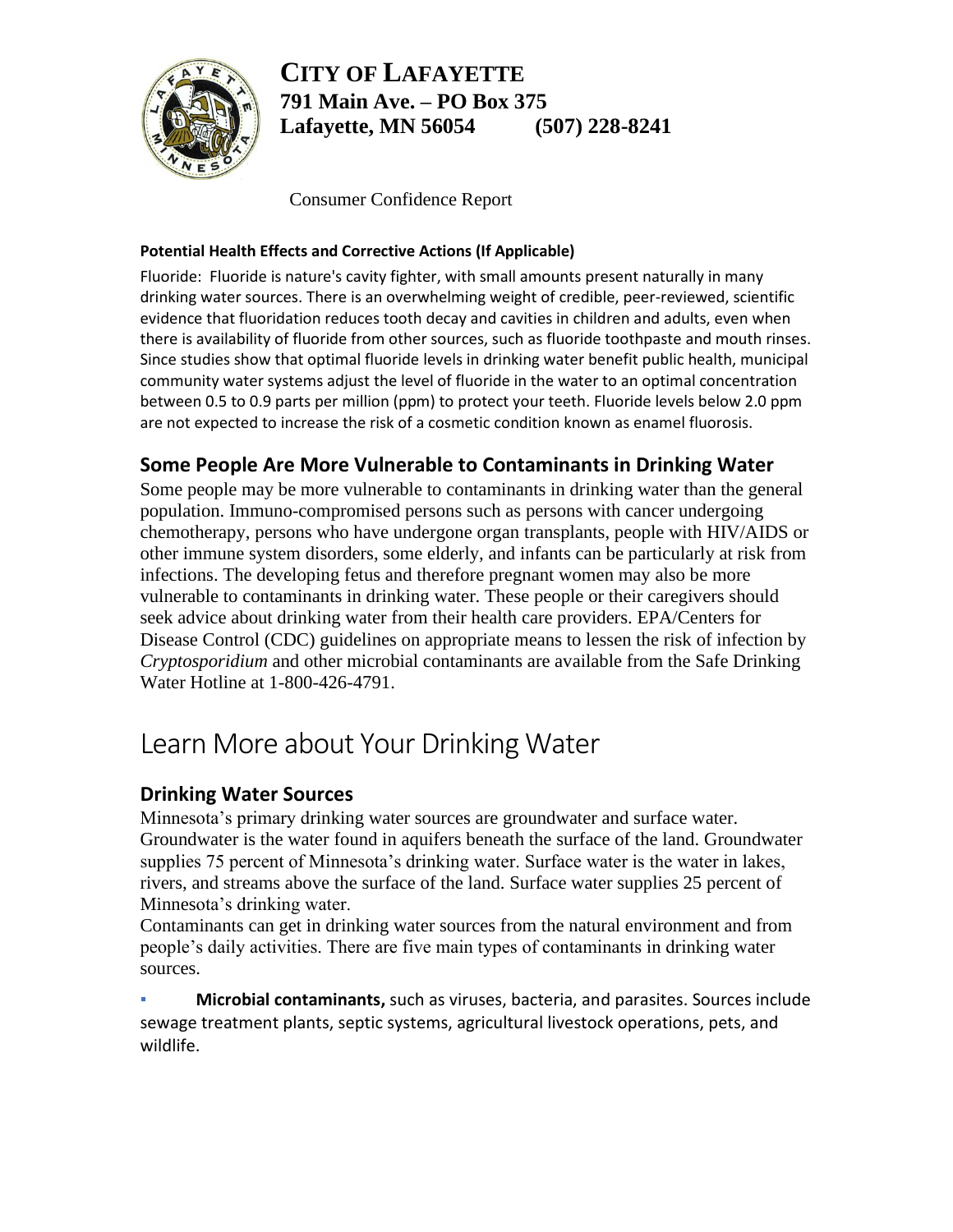

Consumer Confidence Report

**Inorganic contaminants** include salts and metals from natural sources (e.g. rock and soil), oil and gas production, mining and farming operations, urban stormwater runoff, and wastewater discharges.

Pesticides and herbicides are chemicals used to reduce or kill unwanted plants and pests. Sources include agriculture, urban stormwater runoff, and commercial and residential properties.

**Organic chemical contaminants** include synthetic and volatile organic compounds. Sources include industrial processes and petroleum production, gas stations, urban stormwater runoff, and septic systems.

Radioactive contaminants such as radium, thorium, and uranium isotopes come from natural sources (e.g. radon gas from soils and rock), mining operations, and oil and gas production.

The Minnesota Department of Health provides information about your drinking water source(s) in a source water assessment, including:

- How Lafayette is protecting your drinking water source(s);
- **Nearby threats to your drinking water sources;**
- How easily water and pollution can move from the surface of the land into drinking water sources, based on natural geology and the way wells are constructed.

Find your source water assessment at [Source Water Assessments](https://www.health.state.mn.us/communities/environment/water/swp/swa)  [\(https://www.health.state.mn.us/communities/environment/water/swp/swa\)](https://www.health.state.mn.us/communities/environment/water/swp/swa) or call 651- 201-4700 between 8:00 a.m. and 4:30 p.m., Monday through Friday.

## **Lead in Drinking Water**

You may be in contact with lead through paint, water, dust, soil, food, hobbies, or your job. Coming in contact with lead can cause serious health problems for everyone. There is no safe level of lead. Babies, children under six years, and pregnant women are at the highest risk.

Lead is rarely in a drinking water source, but it can get in your drinking water as it passes through lead service lines and your household plumbing system. Lafayette is responsible for providing high quality drinking water, but it cannot control the plumbing materials used in private buildings.

Read below to learn how you can protect yourself from lead in drinking water.

1. Let the water run for 30-60 seconds before using it for drinking or cooking if the water has not been turned on in over six hours. If you have a lead service line, you may need to let the water run longer. A service line is the underground pipe that brings water from the main water pipe under the street to your home.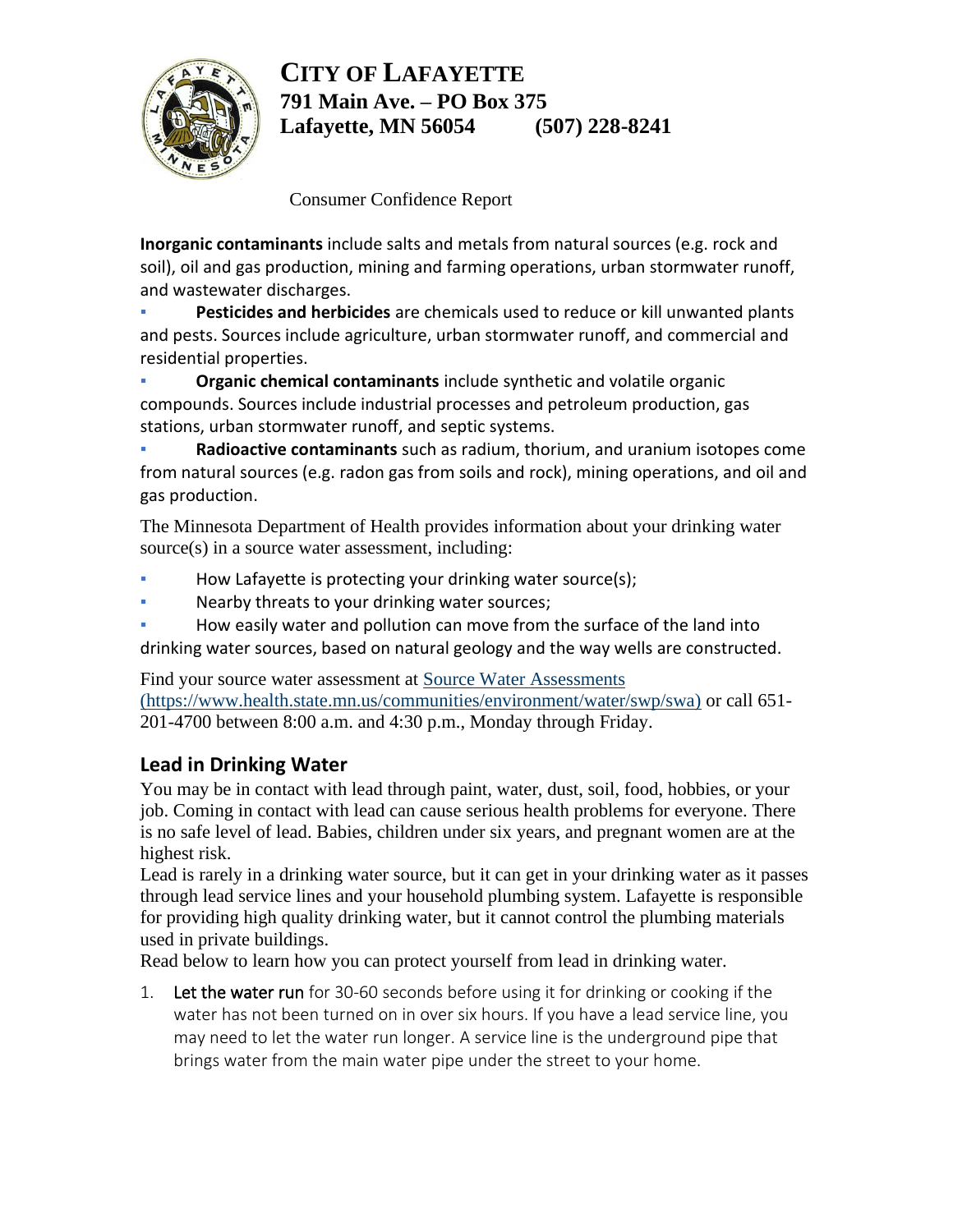

Consumer Confidence Report

- You can find out if you have a lead service line by contacting your public water system, or you can check by following the steps at: [https://www.mprnews.org/story/2016/06/24/npr-find-lead-pipes-in](https://www.mprnews.org/story/2016/06/24/npr-find-lead-pipes-in-your-home)[your-home](https://www.mprnews.org/story/2016/06/24/npr-find-lead-pipes-in-your-home)
- **·** The only way to know if lead has been reduced by letting it run is to check with a test. If letting the water run does not reduce lead, consider other options to reduce your exposure.
- 2. Use cold water for drinking, making food, and making baby formula. Hot water releases more lead from pipes than cold water.
- 3. Test your water. In most cases, letting the water run and using cold water for drinking and cooking should keep lead levels low in your drinking water. If you are still concerned about lead, arrange with a laboratory to test your tap water. Testing your water is important if young children or pregnant women drink your tap water.
	- **Contact a Minnesota Department of Health accredited laboratory to get a** sample container and instructions on how to submit a sample: [Environmental Laboratory Accreditation Program](https://eldo.web.health.state.mn.us/public/accreditedlabs/labsearch.seam)  [\(https://eldo.web.health.state.mn.us/public/accreditedlabs/labsearch.sea](https://eldo.web.health.state.mn.us/public/accreditedlabs/labsearch.seam) [m\)](https://eldo.web.health.state.mn.us/public/accreditedlabs/labsearch.seam)

The Minnesota Department of Health can help you understand your test results.

- 4. Treat your water if a test shows your water has high levels of lead after you let the water run.
	- Read about water treatment units: [Point-of-Use Water Treatment Units for Lead Reduction](https://www.health.state.mn.us/communities/environment/water/factsheet/poulead.html)  [\(https://www.health.state.mn.us/communities/environment/water/factsh](https://www.health.state.mn.us/communities/environment/water/factsheet/poulead.html) [eet/poulead.html\)](https://www.health.state.mn.us/communities/environment/water/factsheet/poulead.html)

Learn more:

Visit Lead in Drinking Water

[\(https://www.health.state.mn.us/communities/environment/water/contaminants/lead.](https://www.health.state.mn.us/communities/environment/water/contaminants/lead.html) [html\)](https://www.health.state.mn.us/communities/environment/water/contaminants/lead.html)

Visi[t Basic Information about Lead in Drinking Water](http://www.epa.gov/safewater/lead) [\(http://www.epa.gov/safewater/lead\)](http://www.epa.gov/safewater/lead)

Call the EPA Safe Drinking Water Hotline at 1-800-426-4791. To learn about how to reduce your contact with lead from sources other than your drinking water, visit [Common Sources](https://www.health.state.mn.us/communities/environment/lead/fs/common.html) 

[\(https://www.health.state.mn.us/communities/environment/lead/fs/common.html\).](https://www.health.state.mn.us/communities/environment/lead/fs/common.html)